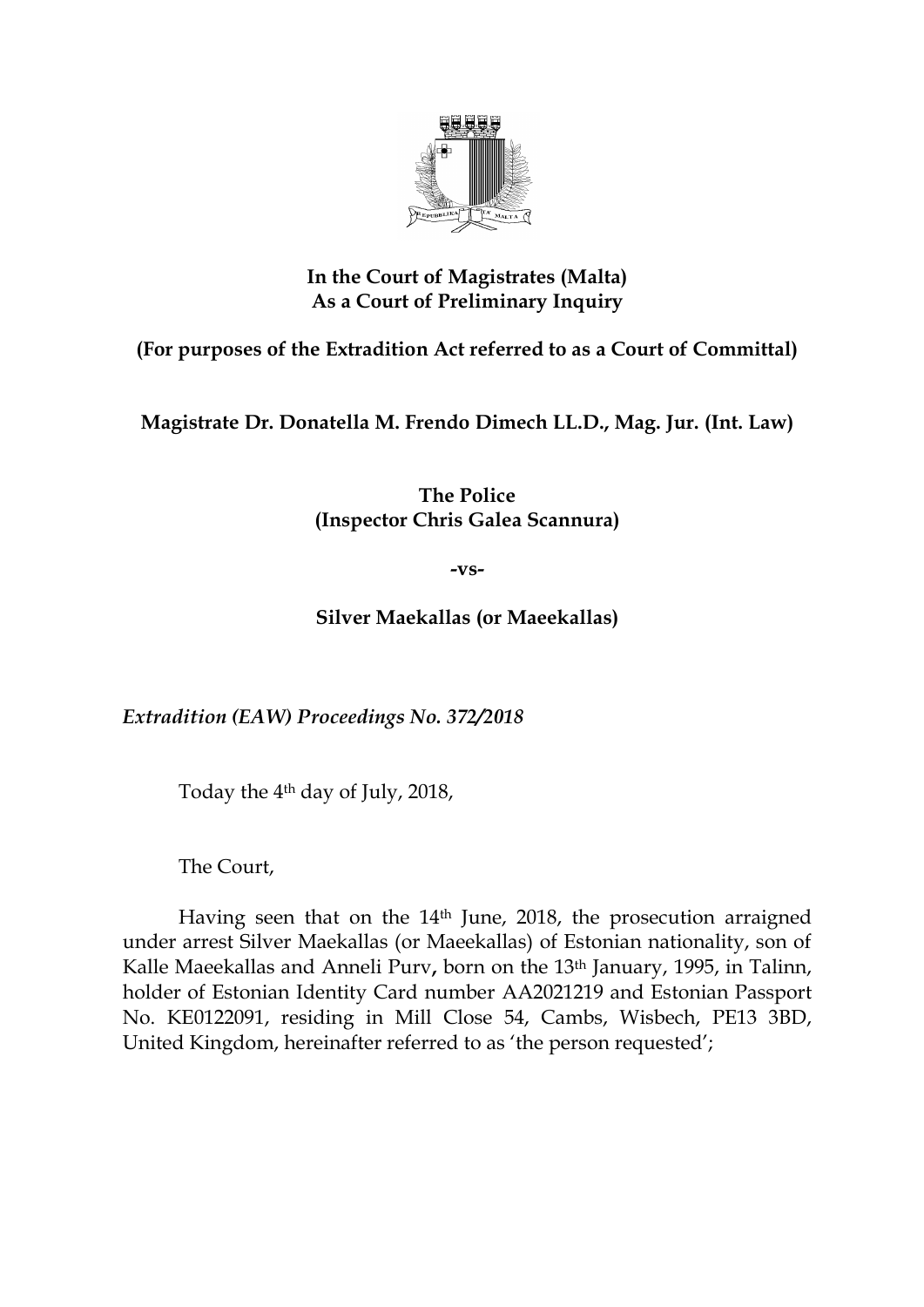Having seen the European Arrest Warrant issued by the Harju County Court dated the 17th May, 2018,<sup>1</sup> and the Schengen Information System Alert number EE0000000346424000001 of the 23rd November, 2017; 2

Having taken cognizance of the examination of the person requested as well as the documents exhibited by the prosecution;<sup>3</sup>

Having taken cognizance of the declaration by the person requested that he was served with a copy of the European Arrest Warrant upon his arrest;<sup>4</sup>

In terms of Article 11 of the Extradition (Designated Foreign Countries) Order, S.L. 276.05, hereinafter referred to as "the Order", having informed the person requested of the contents of the Part II warrant and having given the person requested the required information about consent as provided in para (2) of the same article;

Having seen that Article 11(1A) of the Order has been complied with;

Having explained the provisions of Article 43 of the said Order;

Having heard submissions by the prosecution on the European Arrest Warrant and having seen the Certificate of the Attorney General in terms of Article 7 of the Extradition (Designated Foreign Countries) Order, S.L. 276.05; 5

Having heard submissions by counsel for the person requested;

The Court,

Whereas the European Arrest Warrant issued by the Harju County Court indicates that the person requested is to serve a custodial sentence of four months and 17 days in the issuing country, namely Estonia;

Whereas the European Arrest Warrant relates to two offences being:

 $\overline{a}$ 

<sup>1</sup> **Doc. CGS10** a fol. 26

<sup>2</sup> **Doc. CGS3** a fol.16 et seq.

<sup>3</sup> Fol 7, Vide also Fol.3

<sup>4</sup> Fol.3

<sup>5</sup> **Doc CGS6** a fol. 20-21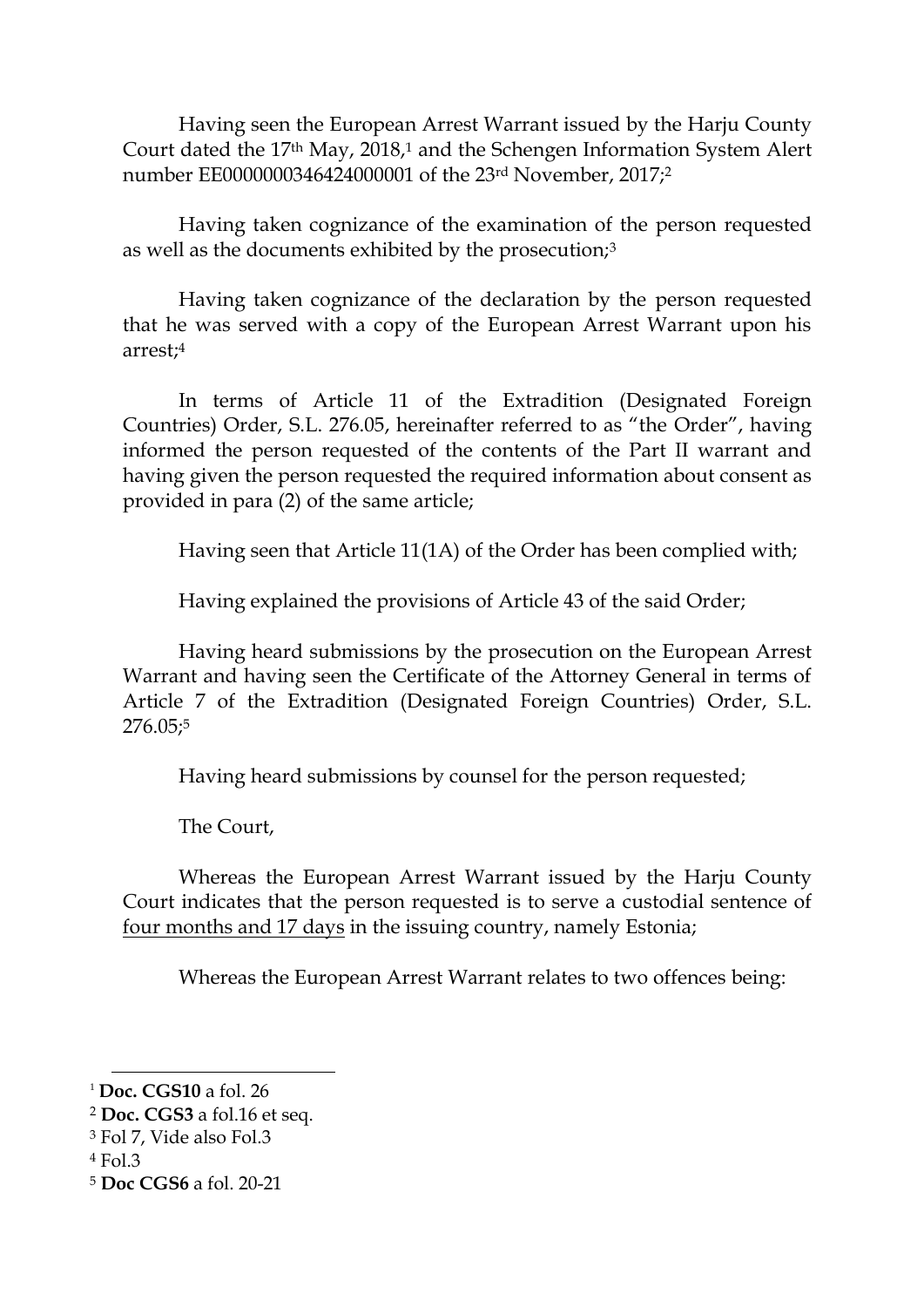(a) the temporary unauthorized use of movable property of another by a person who has previously committed larceny, embezzlement or unauthorized use of a thing by a group, and

(b) the illegal entry into a building, premises vehicle or enclosed area against the will of the possessor thereof or unlawful failure to comply with the demand of the possessor to leave and by a group, both offences punishable by a maximum term of three years imprisonment;

Whereas Article 60(3) of the Order provides:

(3) The conduct also constitutes an extraditable offence in relation to the scheduled country if these conditions are satisfied:

(*a*) the conduct occurs in the scheduled country;

(*b*) the conduct would constitute an offence under the law of Malta if it occurred in Malta;

(*c*) a sentence of imprisonment or another form of detention for a term of four months or a greater punishment has been imposed in the scheduled country in respect of the conduct.

Whereas, in terms of the said Article 60(3) of the Order, the conduct of which the person requested has been convicted and for which his return is being sought, constitute offences under Maltese law had the conduct occurred in Malta, coupled to the second requirement that a custodial sentence for a term of four months or a greater punishment has been imposed by the Harju County Court on the 24th January, 2013, which became final on the 7<sup>th</sup> June, 2013,<sup>6</sup> thereby rendering the said conduct extraditable offences;

Having heard defence counsel agree that the said conduct for which extradition is being sought constitutes extraditable offences;

Having heard defence counsel agree that the person's return to the scheduled country is not prohibited by any of the reasons mentioned in article 13(1) of the Order;

Having seen that the person requested was convicted in his presence;<sup>7</sup>

 $\overline{a}$ <sup>6</sup> Fol.27

<sup>7</sup> Fol.28